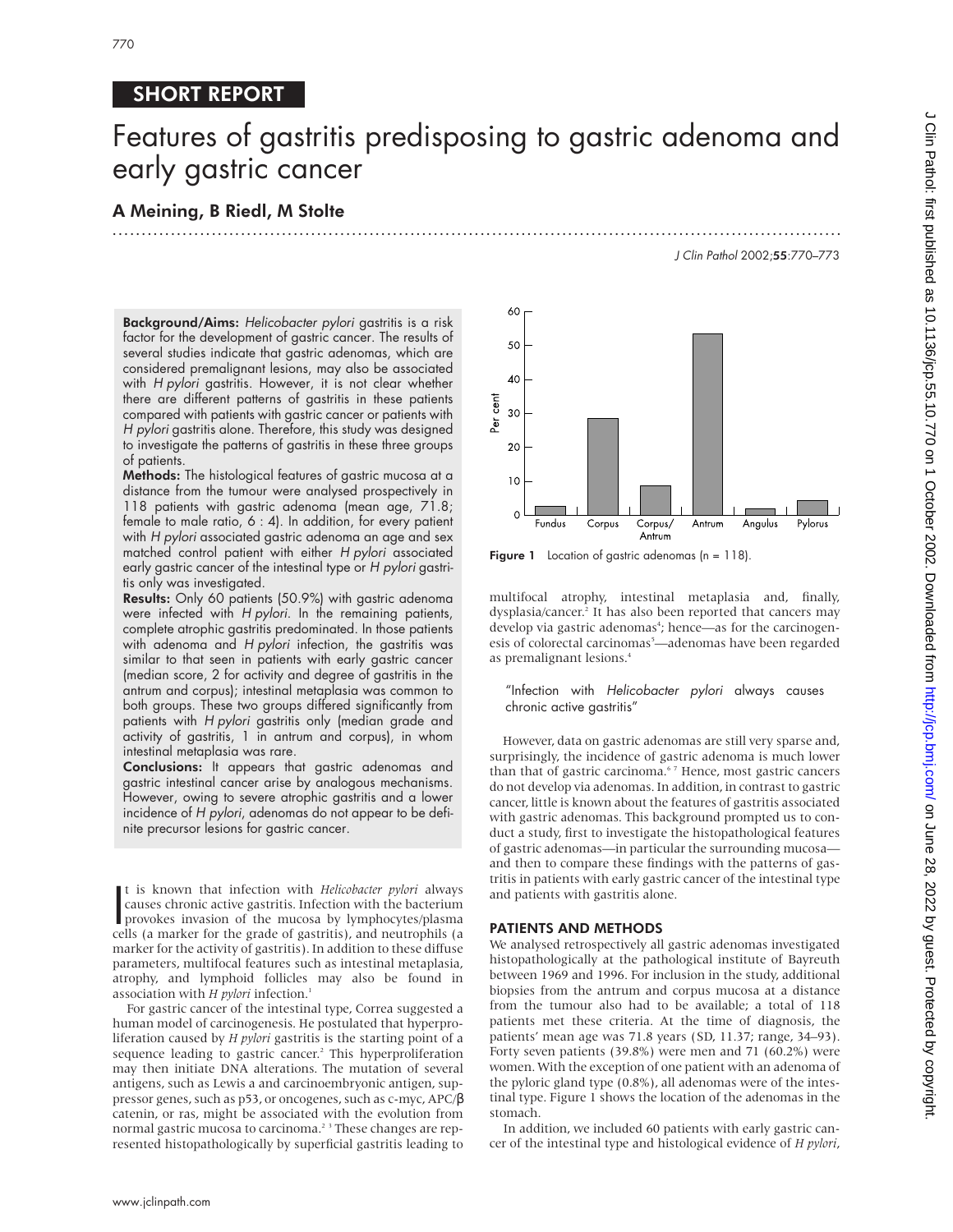

Figure 2 Classification of gastritis in patients with gastric adenomas (%) (n = 118).

and a further 60 patients with *H pylori* gastritis not associated with peptic ulcer or gastric malignancy. These patients had been matched by age (± 2 years) and sex to the 60 *H pylori* infected patients with gastric adenoma. Data from the patients with *H pylori* associated gastric cancer and from those with *H pylori* gastritis alone were also collected retrospectively from the histopathological record forms at the pathological institute of Bayreuth. For patients with gastric adenoma, two biopsies from the antrum and corpus (patients with early gastric cancer, at least 5 cm distant from the tumour) were also required. Matching was effected blind to the results of the histopathological examinations with the exception of *H pylori* status.

Paraffin wax embedded samples were sectioned and stained with haematoxylin and eosin and the Warthin-Starry stain for the detection of *H pylori*. All histological data were evaluated by a single experienced pathologist (MS). Gastritis was evaluated in accordance with the updated Sydney system, $1$  with the exception of intestinal metaplasia in the antrum or corpus, which was simply noted as present or absent, but not further subclassified.

For statistical analysis, analysis of variance (ANOVA) was used to compare age in the three groups. Features of gastritis (degree and activity of gastritis, presence of intestinal metaplasia) were compared using the  $\chi^2$  test or Fisher's exact test. A p value of less than 0.05 was considered significant.

#### RESULTS

Of the 118 patients with gastric adenoma, 60 patients (50.9%) were infected with *H pylori*. In the remaining 58 patients, autoimmune gastritis in the corpus was the predominant pattern, characterised by complete atrophic gastritis in 48 patients (40.7%) and partial atrophy with active destruction of the corpus glands and hyperplasia of parietal cells in two patients (1.7%). Eight patients (6.8%) had gastritis with typical features of an earlier *H pylori* infection; that is, the presence of lymphoid aggregates, moderate lymphocytic infiltrate, but no detectable organisms (fig 2).

No differences were seen between the mean ages of the three matched groups with *H pylori* infection and either gastric adenoma, early gastric cancer, or *H pylori* gastritis alone (adenoma, 69.5 years; cancer, 68.6 years; gastritis, 69.6 years; all  $p > 0.5$ ). However, there were highly significant differences in terms of the grade and activity of *H pylori* gastritis in the antrum or corpus in patients with *H pylori* gastritis alone in comparison with the other two groups. In these last two groups, gastritis in the antrum and corpus was more severe than in patients with gastritis alone (median grade and activity 2 *v* 1; tables 1 and 2). In addition, intestinal metaplasia in the antrum or corpus was more frequently present in the two groups with gastric tumours than in the group with gastritis only. The presence of intestinal metaplasia in the antrum was most prominent in the group with gastric cancer, whereas in the corpus this feature was more often present in patients with gastric adenoma. However, these differences between the two groups were not significant (tables 1 and 2).

#### DISCUSSION

Our data show that the proportion of patients with gastric adenoma and *H pylori* infection is lower than that reported for patients with early gastric cancer. Only 50.9% of the patients with gastric adenoma were infected with the organisms, whereas our own previously published data, in addition to data from others, show incidence rates of *H pylori* infection of around 80–90% for those with early gastric cancer.<sup>8-11</sup> However, when *H pylori* was detected, gastritis parameters were similar in patients with gastric adenoma and early gastric intestinal cancer. In both groups, *H pylori* gastritis was comparatively severe in the antrum and the corpus, and intestinal metaplasia was a common finding.

In light of the fact that both *H pylori* infection and gastric adenomas are thought to be premalignant lesions in a sequence leading to gastric cancer, why was *H pylori* infection in the group of patients with gastric adenoma less frequent than expected? If there really is a sequence of *H pylori* gastritis  $\rightarrow$  metaplastic changes  $\rightarrow$  adenoma  $\rightarrow$  carcinoma, one would

| Table 1 Differences in Helicobacter pylori gastritis in the antrum |                             |                                |                          |  |
|--------------------------------------------------------------------|-----------------------------|--------------------------------|--------------------------|--|
|                                                                    | Gastric adenoma<br>$(n=60)$ | Early gastric cancer<br>(n=60) | Only gastritis<br>(n=60) |  |
| Degree of gastritis                                                |                             |                                | $\star$                  |  |
| Activity of gastritis                                              |                             |                                | $1*$                     |  |
| Intestinal metaplasia (%)                                          | 74 A                        | 897                            | $18.3*$                  |  |

Numbers are medians of gastritis score ranging from 0 to 3 (in accordance with the updated Sydney system) or percentage (intestinal metaplasia). \*, p<0.001 (χ<sup>2</sup> test). No significant differences were found between<br>patients with gastric adenoma and those with early gastric cancer.

| <b>Table 2</b> Differences in Helicobacter pylori gastritis in the corpus |                             |                                  |                          |  |
|---------------------------------------------------------------------------|-----------------------------|----------------------------------|--------------------------|--|
|                                                                           | Gastric adenoma<br>$(n=60)$ | Early gastric cancer<br>$(n=60)$ | Only gastritis<br>(n=60) |  |
| Degree of gastritis                                                       |                             |                                  | 1 *                      |  |
| Activity of gastritis                                                     |                             |                                  | $1*$                     |  |
| Intestinal metaplasia (%)                                                 | 419                         | 24.1                             | $67*$                    |  |

Numbers are medians of gastritis score ranging from 0 to 3 (in accordance with the updated Sydney system) or percentage (intestinal metaplasia). \*,  $p < 0.001$  ( $\chi^2$  test). No significant differences were found between patients with gastric adenoma and those with early gastric cancer.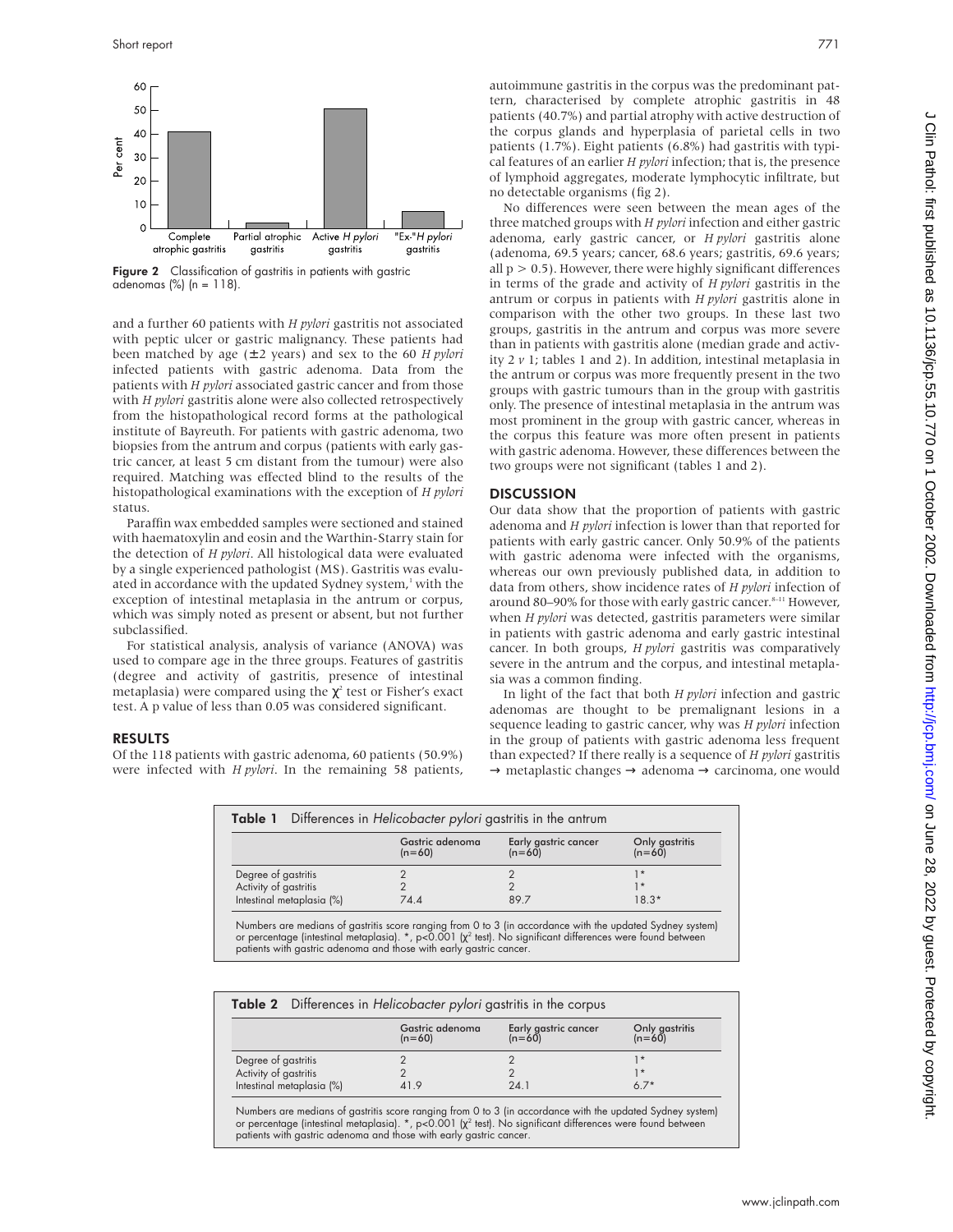

Figure 3 Possible pathways leading from Helicobacter pylori gastritis to either gastric adenoma or gastric cancer.

expect to find at least as many *H pylori* infected patients with a "premalignant" adenoma as with gastric cancer.

However, in those patients with gastric adenoma but no concomitant *H pylori*, either body predominant atrophic gastritis (∼ 43%) or gastritis showing the typical features of an earlier *H pylori* infection (∼ 7%) was diagnosed. These data are in agreement with other reports showing a similarly high frequency of complete atrophy in the adenoma bearing stomach.<sup>12 13</sup> Therefore, the incidence of complete atrophic gastritis in patients with gastric adenoma is much higher than in the general population $14$  or in populations with confirmed gastric cancer.8 We now know that in some cases infection with *H pylori* can induce severe inflammation with destruction of the corpus glands ("pre-atrophic stage"), which finally leads to complete atrophy of the corpus mucosa ("atrophic stage").<sup>15 16</sup> This stage of atrophy with loss of acid production does not favour the growth of *H pylori*. <sup>17</sup> Thus, in some cases, *H pylori* may no longer be detectable, even though it initially induced the mucosal damage. Hence, we speculate that the high incidence of atrophic gastritis in the group of patients with gastric adenoma might reflect a "burned out" mucosa as a response to long lasting severe *H pylori* gastritis. In addition, the remaining 7% of patients with neither *H pylori* nor atrophic gastritis showed the typical features of gastritis often found after eradication of the organism.18 19

However, when *H pylori* was present the gastritis resembled the gastric cancer phenotype of *H pylori* gastritis (that is, severe gastritis in the antrum and corpus, high percentage of intestinal metaplasia).20 21 Therefore, it could be speculated that this pattern of gastritis initially induced by *H pylori* causes both gastric adenoma and gastric cancer. However, the observation that many more patients develop cancer rather than adenoma,<sup>67</sup> and that a comparatively high proportion of patients with gastric adenoma develop complete atrophy, whereas most patients with early gastric cancer still have active *H pylori* gastritis, remains to be clarified. A possible explanation could be that adenomas are relatively slow growing neoplasms so that the surrounding mucosa more often reaches an "end stage" of atrophic gastritis. In contrast, cancers progress more rapidly and fewer patients will reach complete atrophic gastritis before detection.

"The high incidence of atrophic gastritis in the group of patients with gastric adenoma might reflect a 'burned out' mucosa as a response to long lasting severe <sup>H</sup> pylori gastritis"

Of interest in this regard are data published by Hattori from Japan.<sup>22</sup> On analysing gastric microcarcinomas of the intestinal type (diameters < 5 mm) he found no precursor lesions in the tumour margins, and concluded that intestinal metaplasia, dysplasia, and carcinoma arise coincidentally. This implies that no precursor is present for either of them, which is in direct contradiction to the Correa model postulating a cascade ending in gastric cancer. On the basis of Hattori's data, it might be speculated that severe gastritis caused by *H pylori* infection

#### Take home messages

- Both gastric adenoma and gastric cancer of the intestinal type appear to arise in severely inflamed mucosa caused by Helicobacter pylori infection
- In contrast to early gastric cancers, gastric adenomas are more often found in association with complete atrophic gastritis in the body and are not necessarily premalignant lesions that will definitely lead to gastric cancer
- The different pathways that lead to either benign or malignant tumour growth need to be investigated further

leads to a constant cellular stress. As a result, the following mechanisms may be triggered: the cells of the mucosa undergo apoptosis leading to atrophy, or they become metaplastic (intestinal metaplasia), or—in the worst case dysplastic. Hence, in contrast to colorectal cancer, we do not believe that there is a sequence of events beginning with gastritis leading to gastric adenoma and finally ending in gastric cancer of the intestinal type. In our opinion, mucosal stress is reflected by epithelial alterations such as metaplasia and/or atrophy, which may therefore be regarded as markers for an increased risk of gastric cancer. This does not mean that malignant growth derives from metaplasia/atrophy, making the latter a condition for the development of the former. The reason why far more cancers develop in active severe *H pylori* gastritis and not in complete atrophic gastritis, which, in contrast, is found disproportionately more often in association with gastric adenomas, might be the fact that active inflammation leads to a series of changes that are probably involved in carcinogenesis: the ammonia produced by *H pylori*,<sup>23</sup> increased cell proliferation,<sup>24 25</sup> increased production of free oxygen radicals,<sup>26</sup> and the increased production of nitric  $\alpha$ xide $^{27}$  may all trigger mutations in the stem cells. The development of intestinal metaplasia and/or atrophy might therefore be a physiological reaction of the gastric mucosa aimed at protecting itself from the constant stress caused by *H pylori*. If this theory were correct, one would expect adenomas with active *H pylori* associated gastritis in the surrounding mucosa to show an average higher grade of dysplasia. However, in our study only low grade dysplasia was found in adenomas, perhaps because most of the adenomas under investigation were not removed in total to check for areas with high grade dysplasia. It would be interesting to investigate whether adenomas with higher grades of dysplasia are indeed associated to a greater extent with active gastritis, similar to that found in early gastric cancers.

## .....................

Authors' affiliations

A Meining, Medical Department, University of Munich, 0-80336 Munich, Germany

B Riedl, Department of Pathology, Klinikum Bayreuth, D-95445 Bayreuth, Germany

M Stolte, Department of Pathology, Klinikum Bayreuth

Correspondence to: Professor M Stolte, Institut für Pathologie, Klinikum Bayreuth, Preuschwitzer Straße 101, D-95445 Bayreuth, Germany; Pathologie.Klinikum-Bayreuth@t-online.de

Accepted for publication 14 April 2002

#### REFERENCES

- 1 Dixon MF, Genta RM, Yardley JH, et al. Classification and grading of gastritis: the updated Sydney system. Am J Surg Pathol 1996;20:1161–81.
- 2 Correa P. A human model of gastric carcinogenesis. Cancer Res 1988;48:3554–60.
- 3 Tannapfel A. Molecular pathology of gastric carcinoma: current state of research. Pathologe 2001;22:37–43.